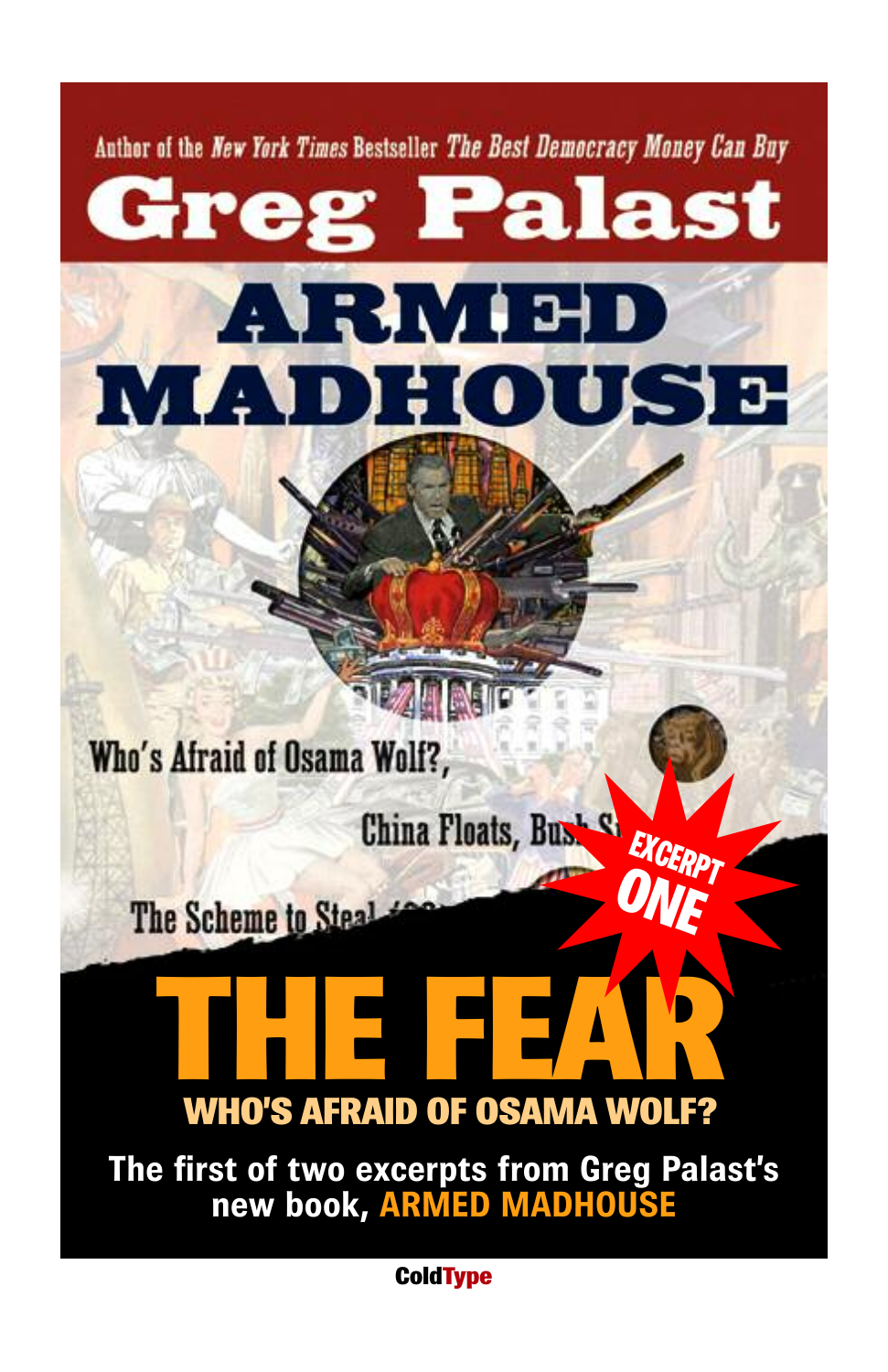

# AN EXCERPT FROM **ARMED MADHOUSE**

**Who's Afraid of Osama Wolf?, China Floats, Bush Sinks, The Scheme to Steal '08, No Child's Behind Left & Other Dispatches from the Front Lines of the Class War**

#### (US\$ 25.95)

Published by Dutton, a member of the Penguin Group www.gregpalast.com

ISBN 0-525-949-68

© Greg Palast 2006

This excerpt is published by permission of the author

#### **ColdType**

**WRITING WORTH READING FROM AROUND THE WORLD www.coldtype.net**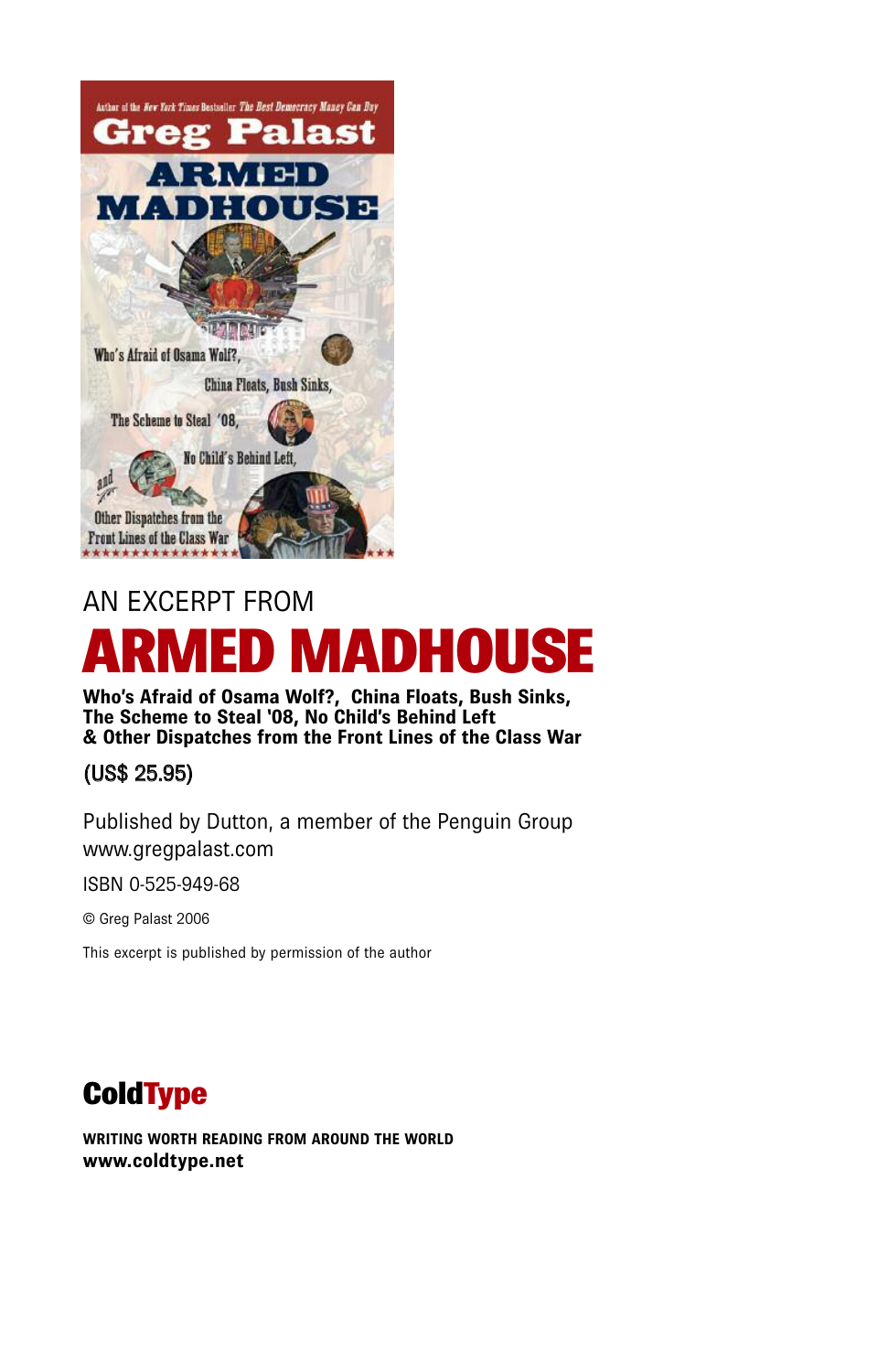#### **ABOUT THE AUTHOR**

"A cross between Sam Spade and Sherlock Holmes" (Jim Hightower), Greg Palast turned his skills to journalism after two decades as a top investigator of corporate fraud and racketeering. A persona non-grata in the United States, Palast's reports have been exiled to BBC's top current affiars show, *Newsnight*, and Britain's *Guardian* newspaper. He is a Patron of the Trinity College Philosophical Society, an honour previously held by Jonathan Swift and Oscar Wilde.

He is also the author of The Best Democracy Money Can Buy: The Truth About Corporate Cons, Globalization, and High-Finance Fraudsters (Pluto, 2004), and Democracy and Regulation: How The Public Can Govern Essential Services (with Jerrold Oppenheim and Theo MacGregor – United Nations-ILO-Pluto Press, 2003)

His most recent film is **Bush Family Fortunes** (BBC, 2003); and his spoken word CD, Weapon of Mass Instruction (Alternative Tentacles, 200)

Palast's web site is **www.gregpalast.com**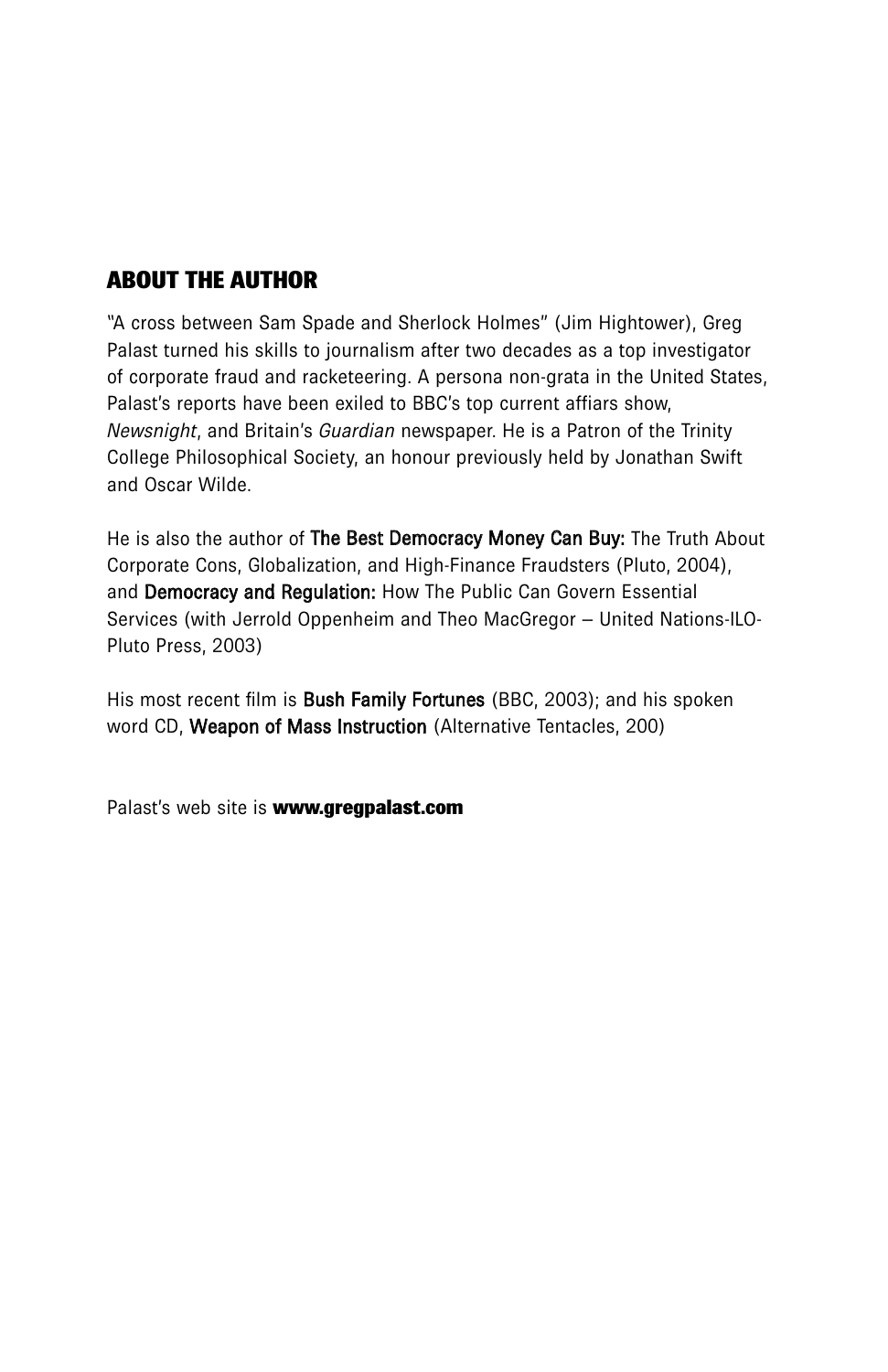# THE FEAR

### *Who's Afraid of Osama Wolf?*

*Including Marines in a tube, learning to speak Terrorist, Bush's Khan job, National Security Document 199-I and Osama's Mission Accomplished. What are you afraid of? Our Fear Salesman-in-Chief has something for everyone.*

#### **So, Osama Walks into This Bar, See?**

. . . and Bush says, "Whad'l'ya have, pardner?" and Osama says . . .

But wait a minute. I'd better shut my mouth. The sign here in the airport says, "Security is no joking matter."

But if security's no joking matter, why does this guy dressed in a high-school marching band outfit tell me to take off my shoes? All I can say is, *Thank God the "shoe bomber" didn't carry Semtex in his underpants.*

I'm a bit nervous. It's an "ORANGE ALERT" day. That's a "low threat" notice. According to the press release from the Department of Homeland Security, low-threat Orange means that there will be no special inspections of passengers or cargo today. Isn't it nice of Mr. Bush to alert Osama when half our security forces are given the day off?

Hmm. I asked an Israeli security expert why his nation doesn't use these pretty color codes.

He asked me if, when I woke up, I checked the day's terror color.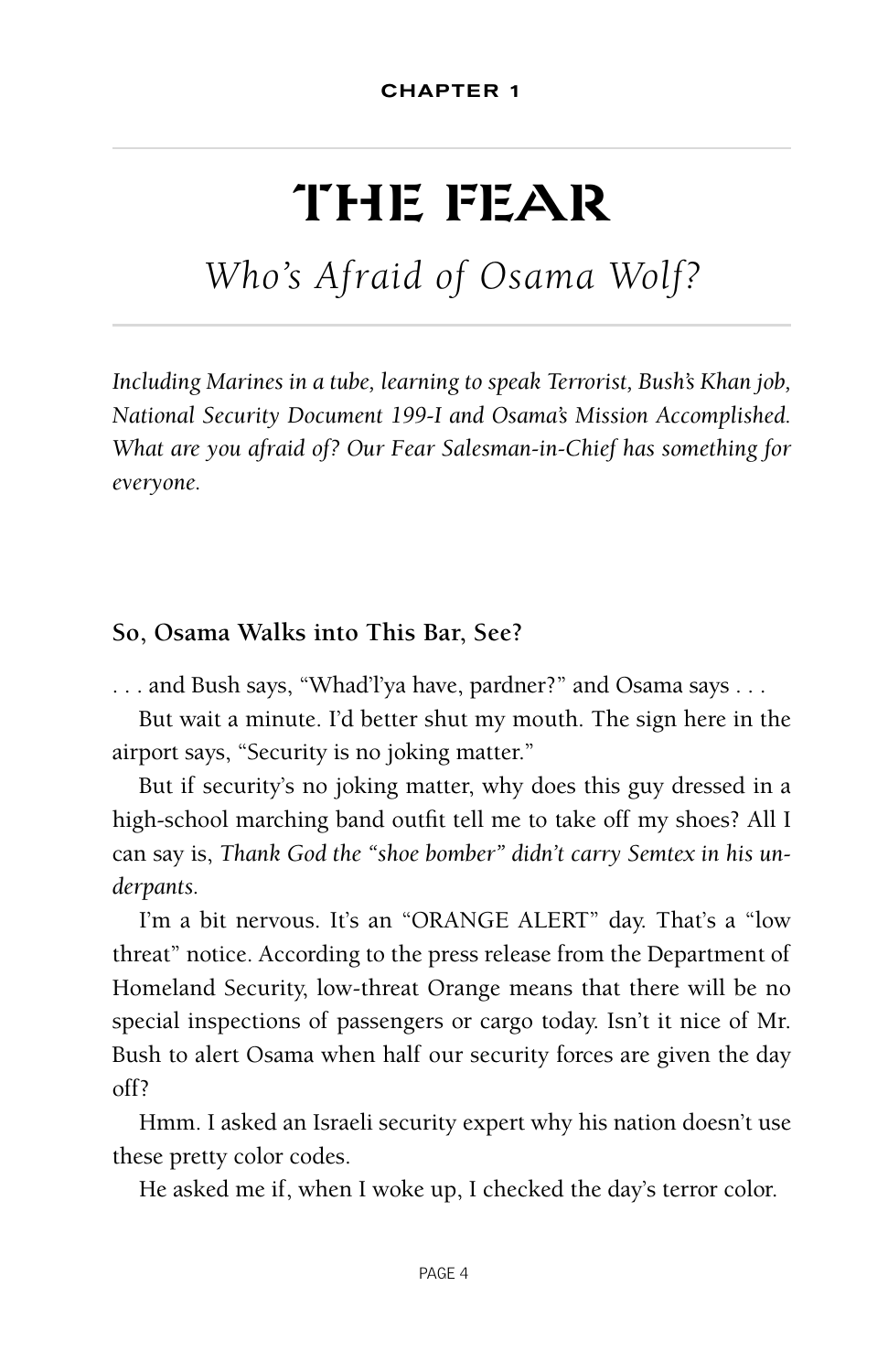"I can't say I ever have. I mean, who would?"

He smiled. "The terrorists."

America is the only nation on the planet that kindly informs bombers, hijackers and berserkers the days on which they won't be monitored. *You've got to get up pretty early in the morning to get a jump on George Bush's team.*

There are three possible explanations for the Administration's publishing a good-day-for-bombing color guidebook.

- 1. God is on Osama's side.
- 2. George is on Osama's side.
- 3. It's about the oil.

A gold star if you picked #3.

#### **Osama's Mission Accomplished**

On Thursday, May 1, 2003, President Bush landed on the deck of the aircraft carrier *Abraham Lincoln.* Forgetting to undo the parachute clips around his gonads, our President walked bowlegged on the ship's deck in a green jumpsuit looking astonishingly like Ham, first chimp in space. The scene was so exciting that the media failed to notice that the War on Terror had ended on the previous Tuesday.

On that day, Secretary of Defense Donald Rumsfeld quietly acknowledged that he was withdrawing America's armed forces from Saudi Arabia.

I'm always surprised at the debate over "What drives Osama? What does Al-Qaeda want?" There should be no confusion: Al-Qaeda states its mission, like most enterprises, on its Web site. Osama had it written out in English, in capital letters, so it wouldn't be difficult to miss the point.

#### DECLARATION OF WAR AGAINST THE AMERICANS OCCUPYING THE LAND OF THE TWO HOLY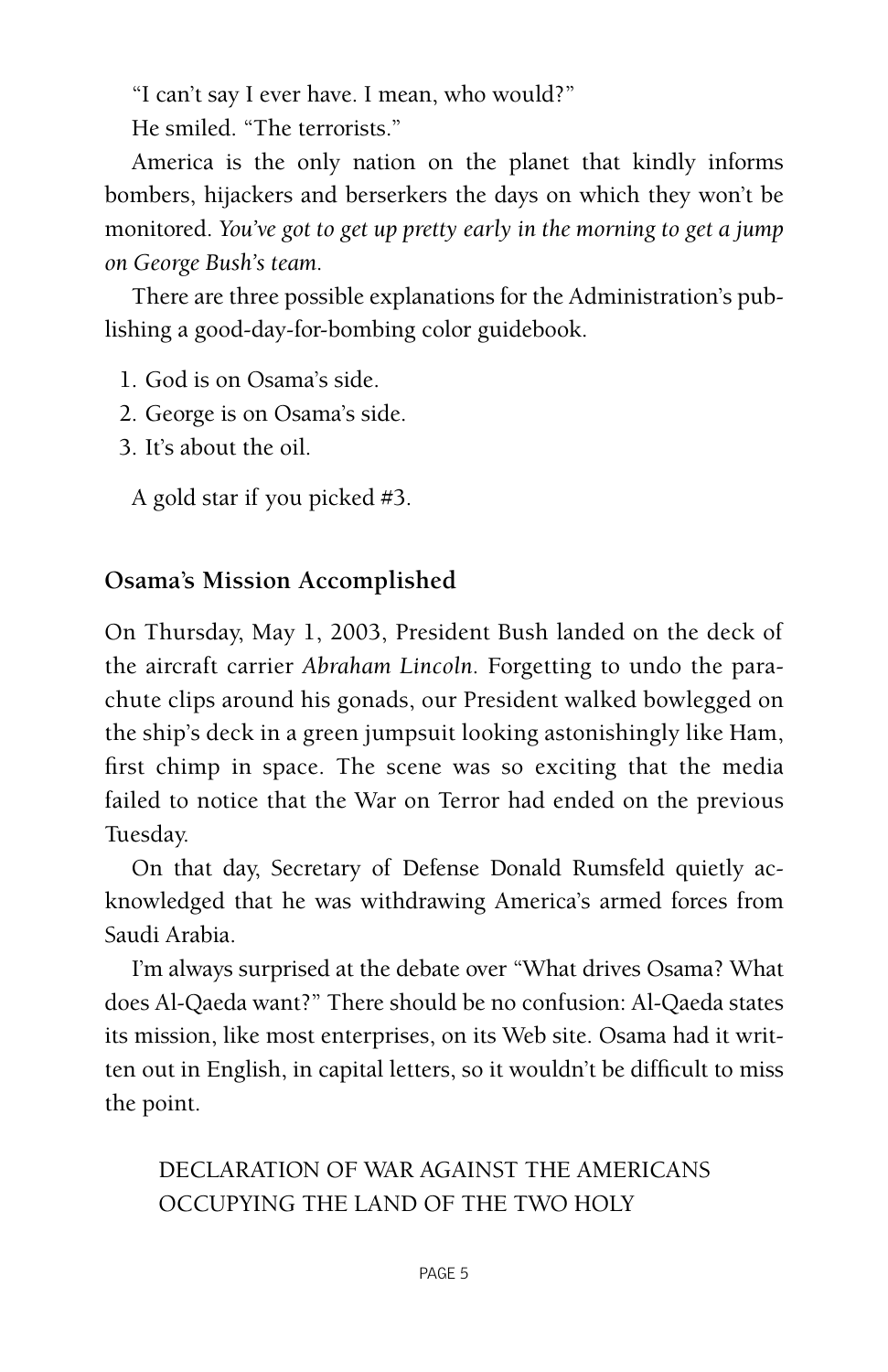#### PLACES—EXPEL THE INFIDELS FROM THE ARAB PENINSULA

The "two holy places" are Mecca and Medina, and their "land" is Saudi Arabia. That's what Osama wanted: U.S. troops out of Saudi Arabia.

Bin Laden issued his demand on August 23, 1996; and on April 29, 2003, the Tuesday before the President was chauffeured by fighter jet onto the deck of the *Abe Lincoln,* Mr. Bush gave bin Laden exactly what he wanted: U.S. troops sent packing from the Land of the Holy Places.

That's astonishing. Until George W. Bush, the United States of America has never, *ever*, removed all our military bases from a foreign land no matter how much locals bitched or moaned. We even keep troops in Okinawa over the island's strong objections, and World War II ended *sixty years ago*.

Am I accusing George Bush Jr. of being the first President of the United States to cravenly accede to the demands of terrorists? No, Reagan got there first, in 1984, when he gave in to Hizbollah's demand and ordered our Marines to retreat from Lebanon.

No matter, President Bush was correct in announcing, "Mission Accomplished." However, it was not America's mission that was accomplished. It was Osama's.

#### **What Does Osama Want?**

So what *is* his mission? What *does* Osama want? Why kick the U.S. out of Saudi Arabia?

When, in March 2003, George Bush told the people of Iraq, *"Do not destroy oil wells,"* his words were heartfelt but hardly original. In bin Laden's 1996 Declaration of War, he warned all good Muslims against:

Destruction of the oil industries. . . . I would like here to alert my brothers, to protect this oil wealth and not to include it in the battle.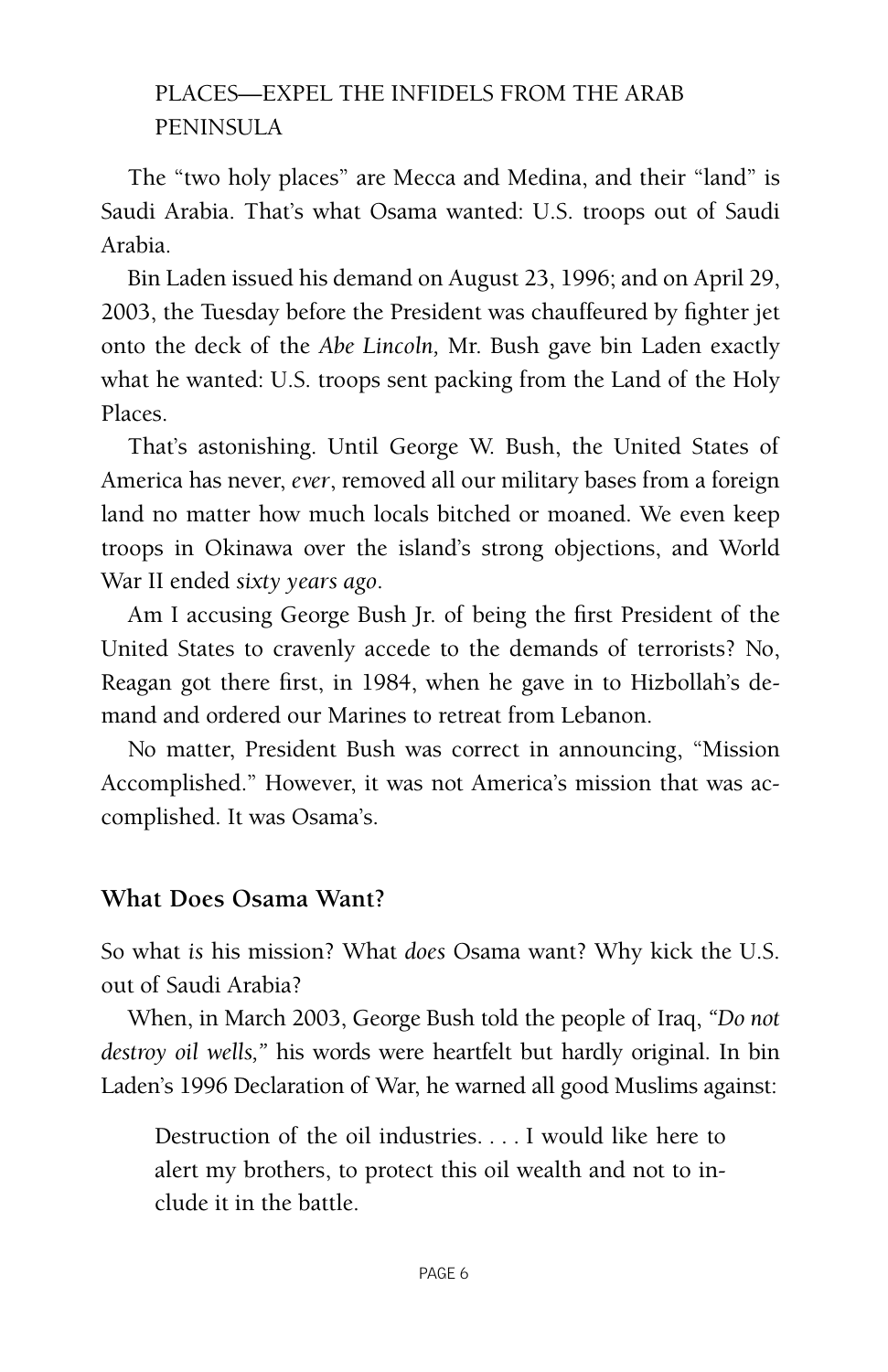Bin Laden listed other beefs in his Declaration of War. There are some who have the notion that bin Laden, though inexcusably violent, is somehow giving voice to the oppressed. Those who fancy bin Laden as the defender of the wretched of the earth have neither read his writings nor followed his actions. The poor get no column inches in his "Declaration." Creating a Palestinian state? It's not mentioned in his fabulously long screed. Rather, the billionaire scion and former heir to the bin Laden Construction fortune launches into an angry diatribe about, of all things, Saudi Arabia's failure to pay past due invoices owed to:

great merchants and contractors [waiting for] hundreds and thousands of millions of riyals owed to them by the government.

The House of Saud, it seems, was late in paying bin Laden Construction (which had a huge contract to rebuild Mecca).

Bin Laden is no fool; he knew why the Saudi government became a deadbeat bill payer. He was writing in 1996 when the price of oil was flat on the floor, near \$10 a barrel, an all-time low; and Osama cried:

People wonder, are we the largest oil exporting country?

So much oil, so little cash to show for it.

What drove Osama's declaration of war? The poverty in Islamic nations? Not a mention. Lack of freedom? Forget it. Bin Laden's *causus bellum* for war on America:

The presence of the U.S.A. Crusader military forces on land, sea and air in the states of the Islamic Gulf is the greatest danger *threatening the largest oil reserve in the world*.

Threatening Islamic oil reserves. Osama even launches a sophisticated tirade against the suppression of oil production by U.S. opera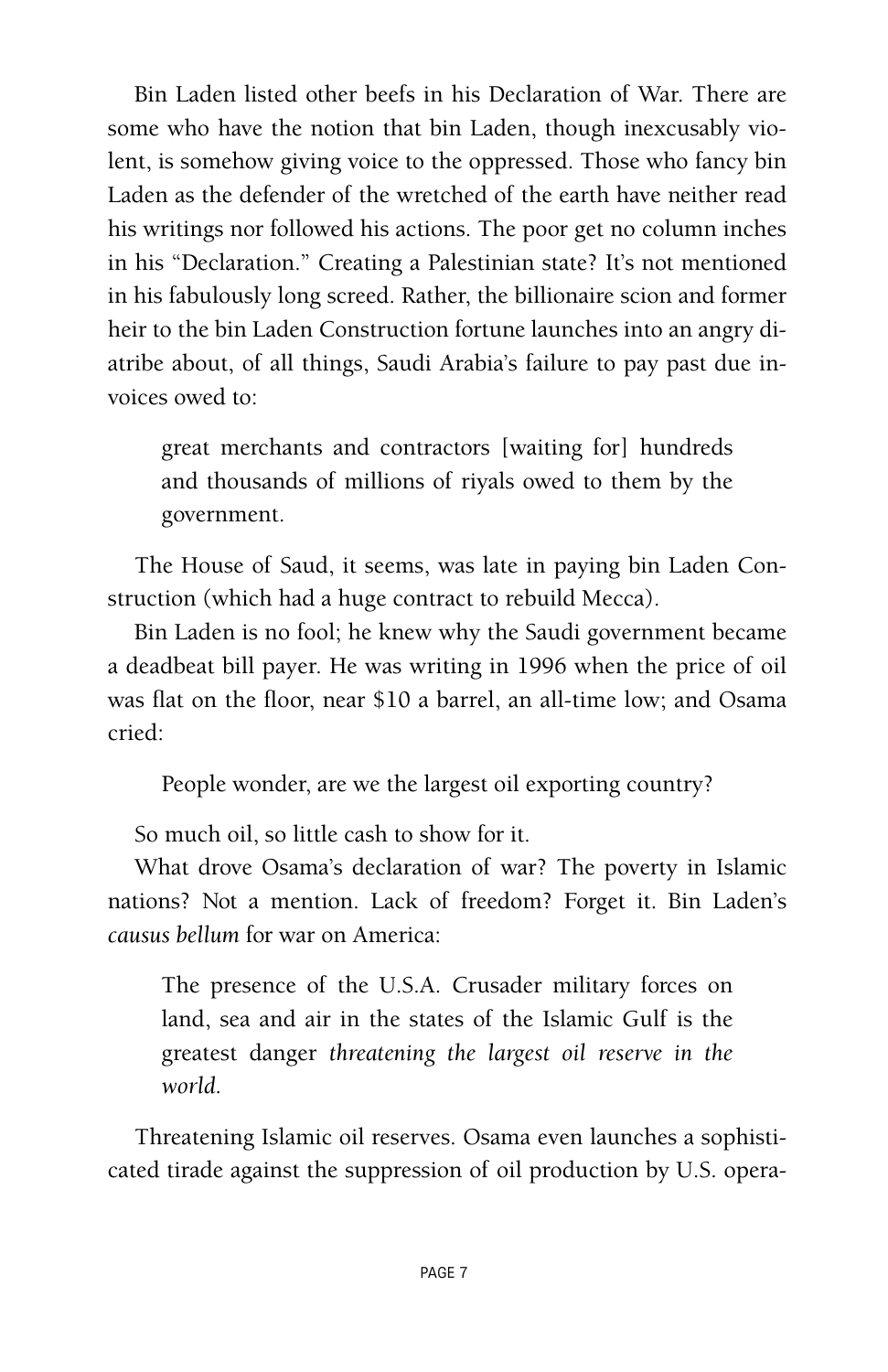tors in the Gulf. This wealthy engineer knows the petroleum biz, that's for sure.

If you want to know what motivates Osama, follow his path. Long before Al-Qaeda destroyed the World Trade Center, Osama, after removing, with U.S. help, the Soviets from Afghanistan, set up operations in Sudan, where oil men expected to find the next big gusher. Osama's next target was not The Great Satan America but The Little Satan: Iran. In Osama's view, Iranians are Shia "dogs and lackies" who hold, infuriatingly, OPEC's third largest oil reserves. Osama was especially affronted by Iran's rising influence in Afghanistan at the time, thereby blocking his ability to link up with fundamentalist militants in Uzbekistan and Tajikistan who were fundamentally coveting control of the Caspian nations' oil wealth. Osama expressed his displeasure with Iran's incursion on his turf by ordering the slaughter of the entire Iranian diplomatic mission to Afghanistan. After eliminating his Shia Iranian competitors in Afghanistan, Osama financed the Wahabi-influenced Taliban. Notably, Osama had no objection to the Taliban signing pipeline deals with U.S. oil firms.

In other words, if you follow Osama's movements and read what the man says, you realize he has been less coy than Bush about his true program: Get the oil. The steps are: First, remove the Soviets from the Caspian oil fields and pipeline routes; second, remove the man he called an evil "socialist," Saddam Hussein, from the second largest OPEC reserve; third, keep the Shia "dogs" who control the third largest reserve from expanding their influence outside Persia; fourth, remove U.S. troops from the Land of the Holy Places (and largest oil reserve), Saudi Arabia; then fifth and last, overthrow the House of Saud and re-create a new Caliphate stretching from Sudan to Kazakhstan, every province an oil state, a Petroleum Kingdom of God, presumably under His blessed servant and contractor Osama.

And so, to protect those reserves—if his foolish "brothers" don't burn the oil wells—he's declared his own Operation Islamic Liberation. O.I.L.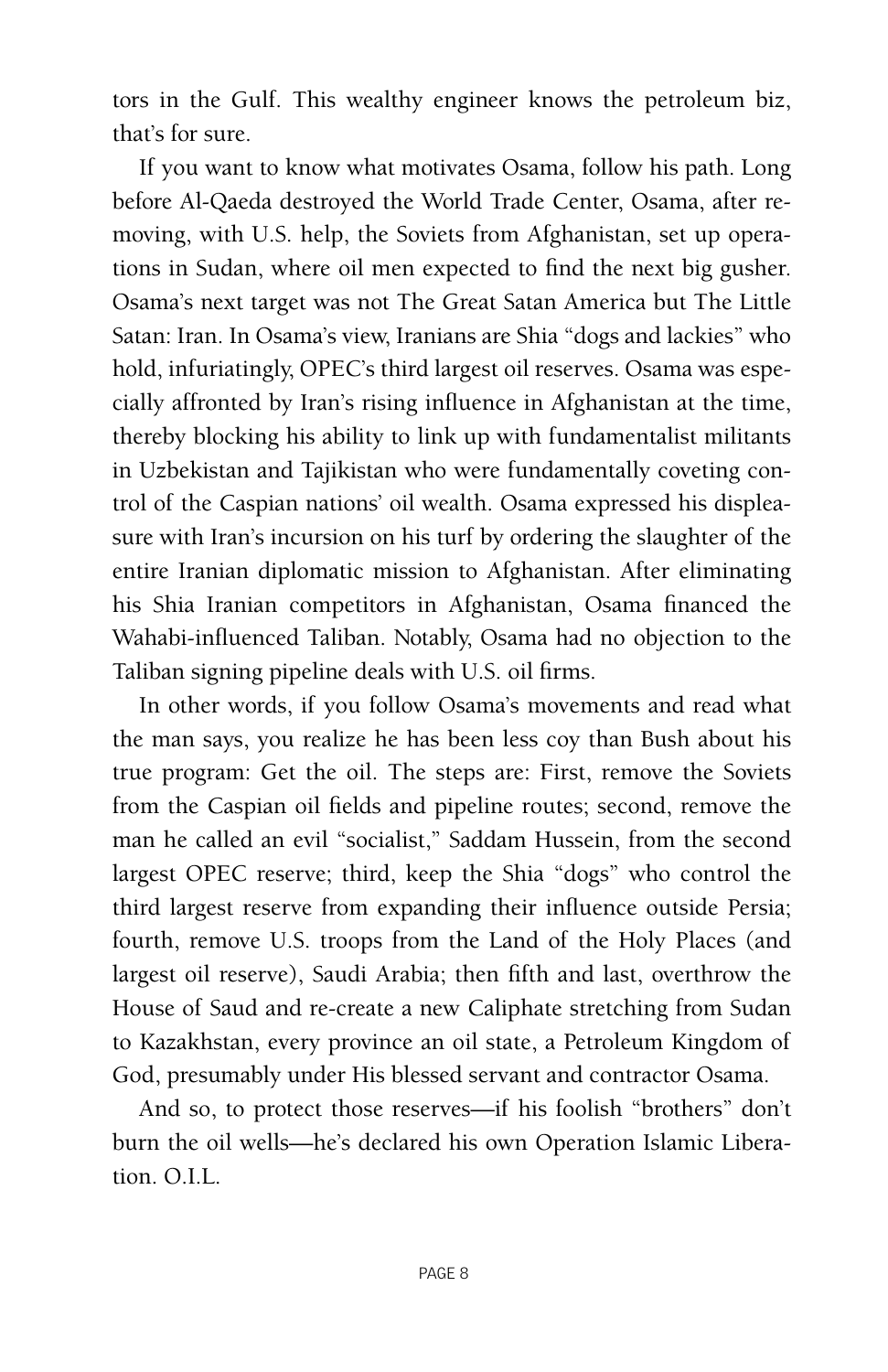What motivates Osama? Same thing as George and Dick. It's all about the oil.

#### **Terror in Tiny Town**

The astonishing thing about bin Laden's Caliphate atop the "world's largest oil reserves," Land of the Holy Places, is that it includes my tiny town of Southold, New York. At the least, the town is, apparently, on top of Al-Qaeda's roster of targets.

Southold, if you look at a map, is situated at the ass end of nowhere. We are known hereabouts for our Strawberry Festival and fire truck parade. According to the census, this tiny place is made up almost entirely of inbred farmers, real estate speculators and volunteer firemen.

At one end of town is the "Brand Names Outlet Mall" and the waterslide park. At the other end, there's a ferryboat that takes those who feel lucky to the Mashantucket–Pequot tribe's casino in Connecticut. And in between, there's Main Street, where we hold the Strawberry Festival.2

In July 2005, Mayor Josh, with powers granted to him by the Department of Homeland Security, declared a "national security emergency." (Mayor Josh Horton is called by his first name because he was elected at the precocious age of 26—based, it seems, on his stellar qualifications: He wears shoes.) In light of the clear and present threat of attack, Mayor Josh ordered everyone taking the ferryboat to the Indian casino to park in the dirt lot across from Jenny's Country Store and not along Route 25.

It was just after the London bombings and Mayor Josh (his official title is "supervisor") insisted this was truly a matter of preparing for terrorist attack, though a farmer on the Town Board said he suspected it was less about Al-Qaeda and more about zoning. Mayor Josh had been trying all year, unsuccessfully, to change the zoning on the dirt

 $2$ The festival is a quaint and annoying white-folks' ritual, an opportunity for backstabbing, petty infighting and all-American small-mindedness. But that's another story altogether.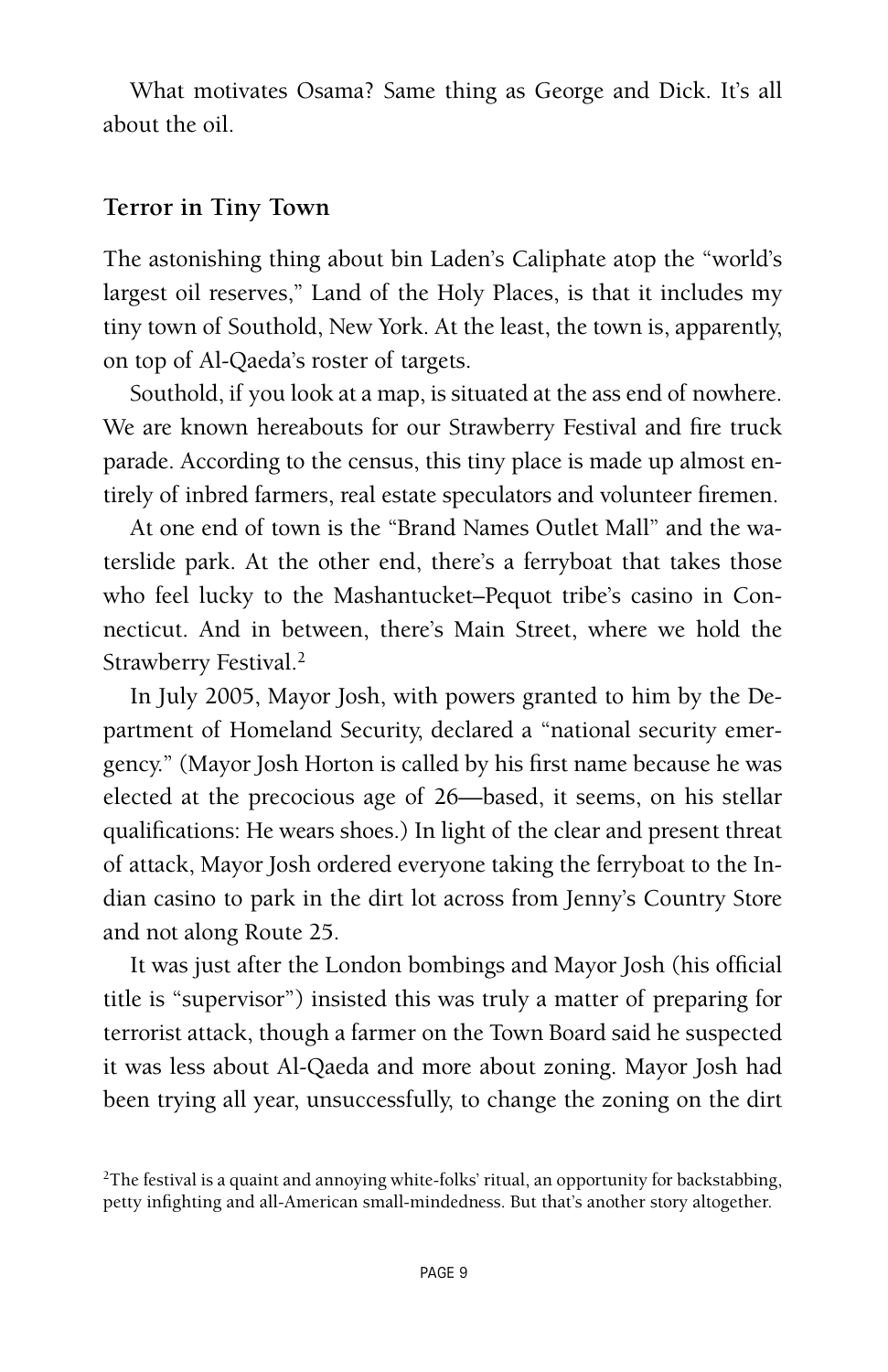lot next to the ferryboat launch from "farming" to "parking" to boost the town's take from the inebriated gambling tourists. To scare off both Al-Qaeda and parking violators, Josh has posted, care of the federal treasury, an SUV at the ferry dock armed with two .50-caliber machine guns. I kid you not.

The ferry to the Indian casino is our officially designated town CAVIP—"Critical Asset and Vulnerability Infrastructure Point." All over America, vulnerable towns and villages with critical assets were picking their CAVIPs. (If you don't pick a terrorism Vulnerability Point, your burg can't get its slice of Homeland Security loot from the federal government.)

In Southold, every ferryboat passenger is now asked for their home phone number, though if they are suicide bombers, they most likely will not, after they strike, answer the phone. No matter.

In 2005, the U.S. Department of Homeland Security assigned three guardsmen, armed and armored, to the Critical Asset and Vulnerability Infrastructure Point because the town police are a little shorthanded since the village disbanded its minuscule police force after a grand jury called in the cops to explain allegations of sexual acrobatics on the police chief's desk and missing baggies of pot.

Some townfolk are ready to sacrifice all to take a stand against Osama's hordes, even if that means rezoning. Our local Pennysaver printed a letter from John Wronowski saying, "National security and safety [must be] at the forefront of our efforts . . . since September 11, 2001." Of course, Mr. Wronowski owns the ferryboat and parking lot.

The local paper interviewed a passenger who bravely travels to visit his in-laws twice a week. He said, with patriotic grit, "I am not afraid."

But *I* am. What if there's a sleeper cell in Southold? All they have to do is review the Homeland Security Web site for the town's Vulnerability Point and they'll know, "Hit the waterslide, Ahmed! The casino ferry's being watched!"

And there's more here that scares me. There's a jug out at the Lickity Splitz Ice Cream Parlor on Route 25 for the Cennar family. It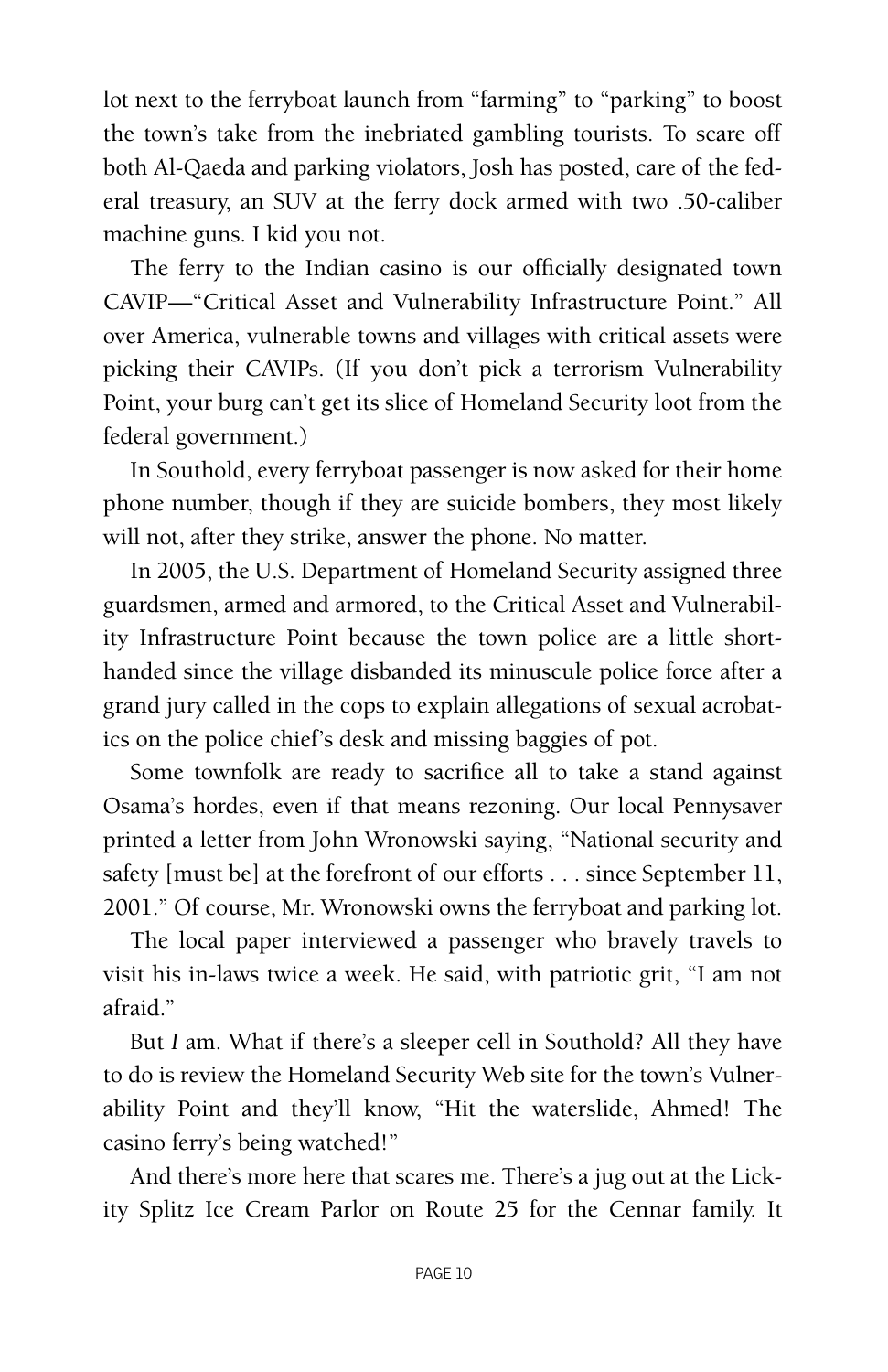seems that one of the Cennar kids has been diagnosed with a terrible disease. Undoubtedly, the doctor bills are killing the family, could bankrupt them—and the community jug is out, as it was for Kimberly Haeg. The 7-Eleven and Bob's Hardware have this up on thumbtacks near the cash registers:

Hometown Fundraiser to benefit Kimberly Haeg. This 18 year old Southold High School Student was tragically injured in an auto accident. Her medical bills are staggering and she is need of financial assistance from our great community.

There's always a jug out for someone who's ill or severely crippled and whose bank account is getting wiped away.

I spoke with Kimberly's mom, Lorraine. Her family's two health insurance plans were supposed to cover the care of her daughter, who is now a quadriplegic. She can breathe only with help of a machine. According to Lorraine, her first insurer cut off full care after forty days; the second one, New York Empire Blue Cross, said Kimberly no longer needed full-time nursing help. Despite her insurer's laudable faith in miracle cures, Kimberly's need to breathe remained after the forty days.

And I thought: *This is a national security threat.* With the lumberyard shut and the nearby plastics plants gone to China, Al-Qaeda could quite easily gain a couple of recruits in our town: All bin Laden has to do is offer them decent health insurance.

#### **The Khan Job and the "Back-Off" Directive**

On November 9, 2001, BBC Television Centre in London received a call from a phone booth just outside Washington. The call to our *Newsnight* team was part of a complex prearranged dance coordinated with the National Security News Service, a conduit for unhappy spooks at the CIA and FBI to unburden themselves of disturbing information and documents. The top-level U.S. intelligence agent on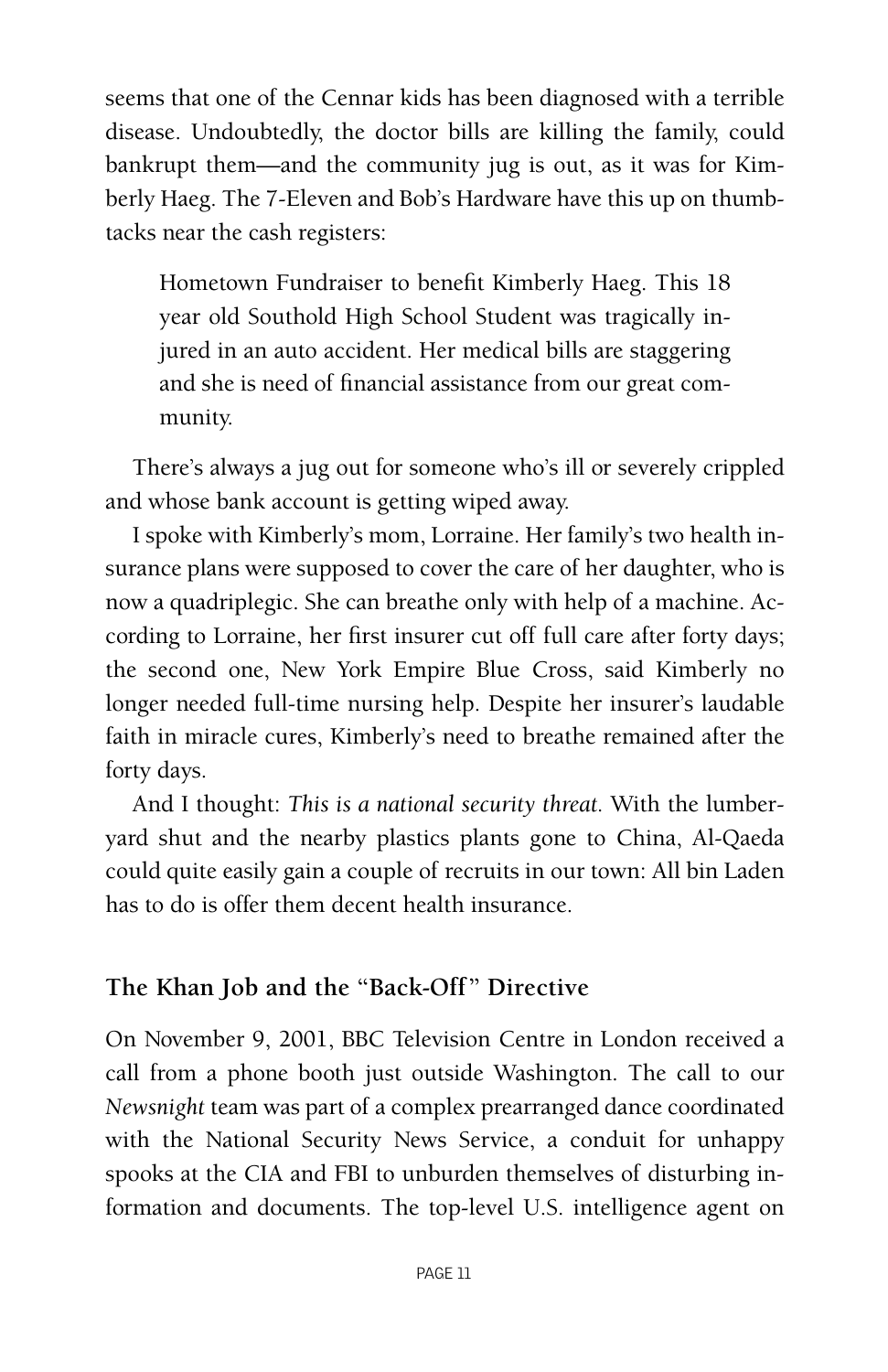

(Source: Haeg family)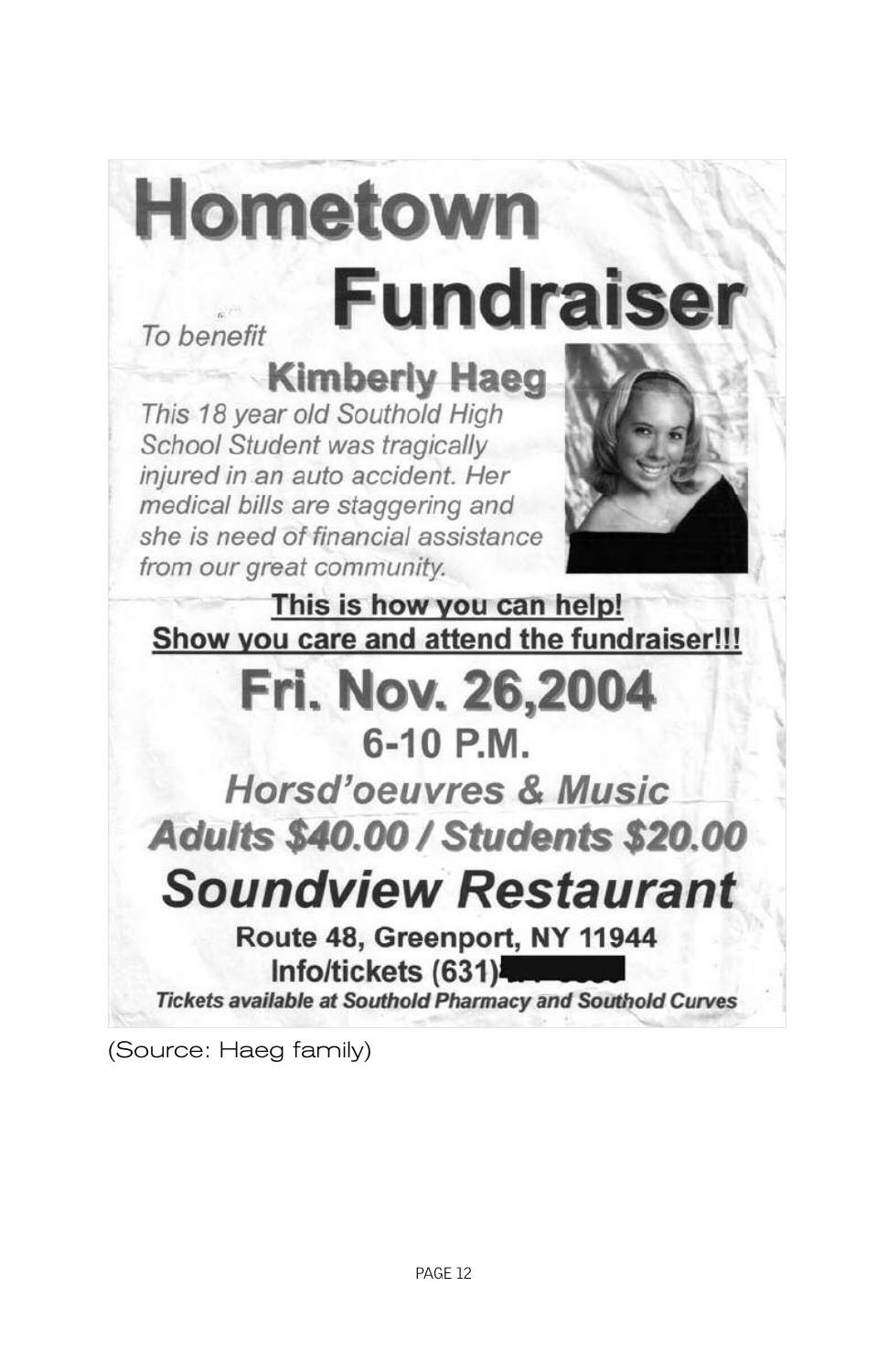the line had much to be unhappy and disturbed about: a "back-off" directive.

This call to BBC came two months after the attack on the Pentagon and World Trade Towers. His fellow agents, he said, were now released to hunt bad guys. That was good news. The bad news was that, *before* September 11, in those weeks just after George W. Bush took office, CIA and Defense Intelligence Agency (DIA) personnel were told to "back off" certain targets of investigations begun by Bill Clinton. He said,

There were particular investigations that were effectively killed.

*Which* particular investigations? The agent was willing to risk his job to get this story out, but we had to press repeatedly for specifics on the directive to "back off." The order, he said reluctantly, spiked at least one fateful operation. As he talked, I wrote in my notebook, "Killed off Conn. Labs investigation." Connecticut Laboratories? I was clueless until my producer Meirion Jones, a weapons expert, gave me that "you idiot" look and said, "Khan Labs! Pakistan. The bomb."

Dr. A. Q. Khan is known as the "Father" of Pakistan's atomic bomb. He's not, however, the ideal parent. To raise the cash for Pakistan's program (and to pocket a tidy sum for himself), Khan sold off copies of his baby, his bomb, to Libya and North Korea—blueprints, material and all the fixings to blow this planet to Kingdom Come.

From another source inside the lab itself, we learned that Dr. Khan was persuading Pakistan to test his bomb—on India.

Why would Team Bush pull back our agents from nabbing Libya's bomb connection? The answer in two words: Saudi Arabia. The agent on the line said, "There were always constraints on investigating the Saudis."

Khan is Pakistani, not Saudi, but, nevertheless, the investigation led back to Saudi Arabia. There was no way that the Dr. Strangelove of Pakistan could have found the billions to cook up his nukes within the budget of his poor nation. We eventually discovered that agents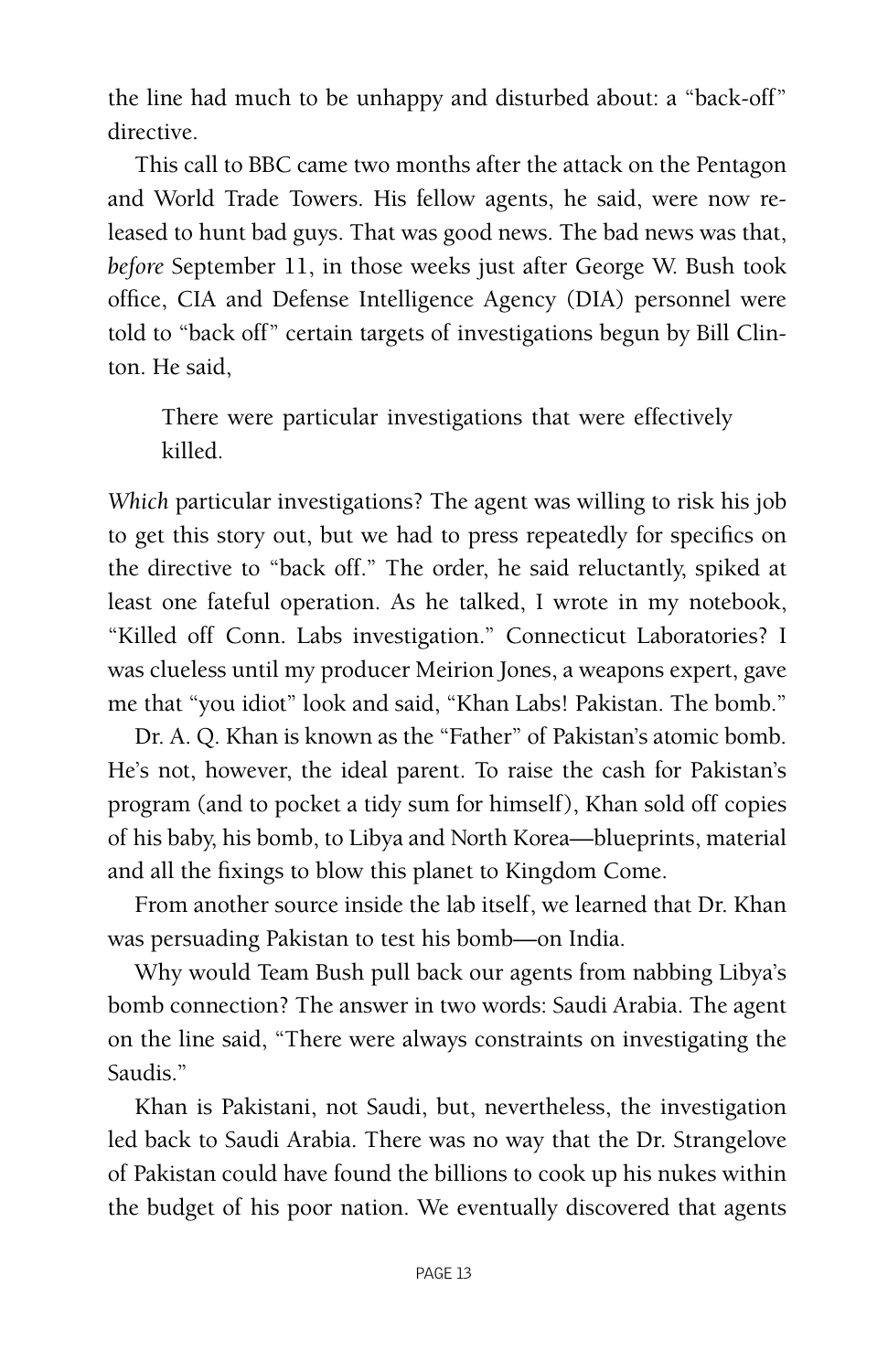knew the Saudis, who had secretly funded Saddam's nuclear weapons ambitions in the eighties, apparently moved their bomb-for-Islam money from Iraq to Dr. Khan's lab in Pakistan after Saddam invaded Kuwait in 1990.

But, said the insider, our agents had to let a hot trail grow cold because he and others, "were told to back off the Saudis." If you can't follow the money, you can't investigate. The weapons hunt was spiked.

BBC got the call about Dr. Khan's bomb in November 2001 and reported it that night on the tube and in the London *Guardian*. Over two years later, on February 11, 2004, President Bush, at an emergency press briefing, expressed his shock—*shock!*—at having learned that Dr. A. Q. Khan of Pakistan was running a flea market in fissionable material. This indicated a major Bush policy shift since my last book and report. In 2001, regarding the Khan bomb, the administration dismissed our story as imaginary. With his 2004 press conference, the President shifted from obfuscation to prevarication, denial to mendacity.

Our report on Dr. Khan's nuclear bazaar was confirmed in 2004, not by U.S. intelligence, but by one of Khan's customers, Muammar Gaddafi, the mischievous tyrant of Libya. It was Gaddafi's last little bit of fun with Mr. Bush and Britain's Prime Minister, Tony Blair. The U.S. and Britain had agreed to end their trade embargo on Libya in return for Gaddafi's shutting down his bomb program and, not incidentally, Gaddafi's giving an exclusive oil drilling agreement to British Petroleum.

So with Libya giving up Dr. Khan's bomb, it appears we have a happy ending for the safety of the planet. Unfortunately, while Homeland Security, our Armed Forces and Mayor Josh were staking out the Indian casino ferry landing in Southold, New York, Khan had given the secret of the bomb, hardware included, to Kim Jong Il of North Korea, a despot in a leisure suit a little less stable than Charles Manson.

The U.S. government missed discovering Dr. Khan's radioactive fire sale because our agents were hard at work ignoring the Saudi money trail. If the agencies had not been told to "back off" the Saudis and Dr. Khan, would the U.S. have uncovered the nuclear shipments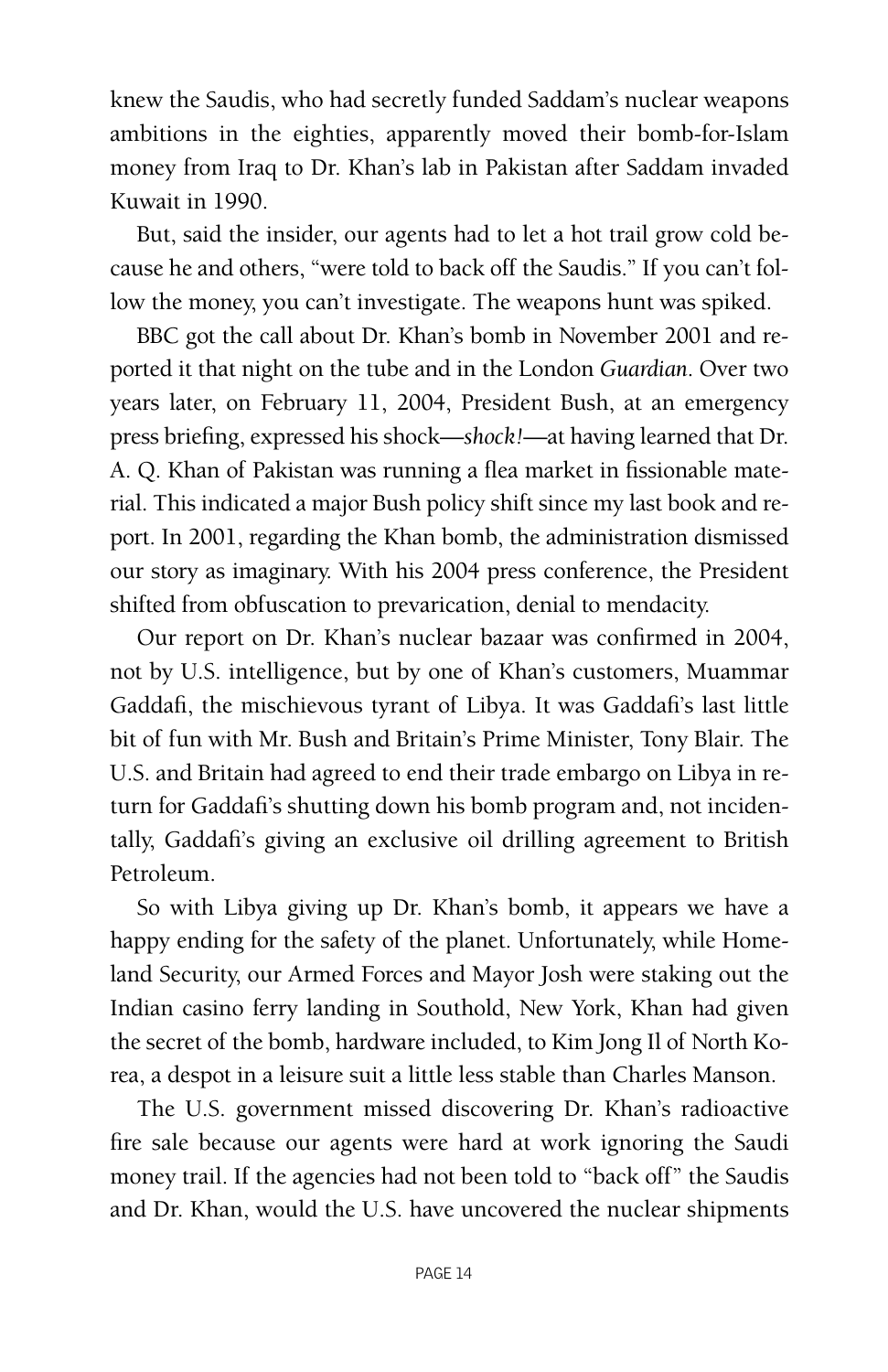in time to stop them? We can't possibly know, but, to paraphrase Yogi Berra, it's amazing what you don't see when you're told not to look.

#### **"Hijacking for Idiots"?**

But fear not. While Team Bush were averting their gaze from Dr. Khan, the new Department of Homeland Security and the FBI were busy staking out Marian the Librarian.

Libraries have always given up records when crimes are committed and subpoenas served. Killers can't hide in the stacks. But, after 9/11, the feds began trolling library borrowing records *without* subpoenas. Just browsing. When legal nitpickers questioned the constitutionality of this KGB-style snooping, Congress rushed in to extend the Patriot Act to permit the FBI to hunt library records without showing any reason or cause.

Congress took this bold step in July 2005, two days after the bombings in London. Exactly which suicide bomber or sleeper cell has been exposed by this powerful new intelligence weapon we have not been told. Did Osama fail to return his copy of *Harry Potter*? Or



(Source: Citizens for an Informed Community, Bridgewater, MA. William D. Haff, designer.)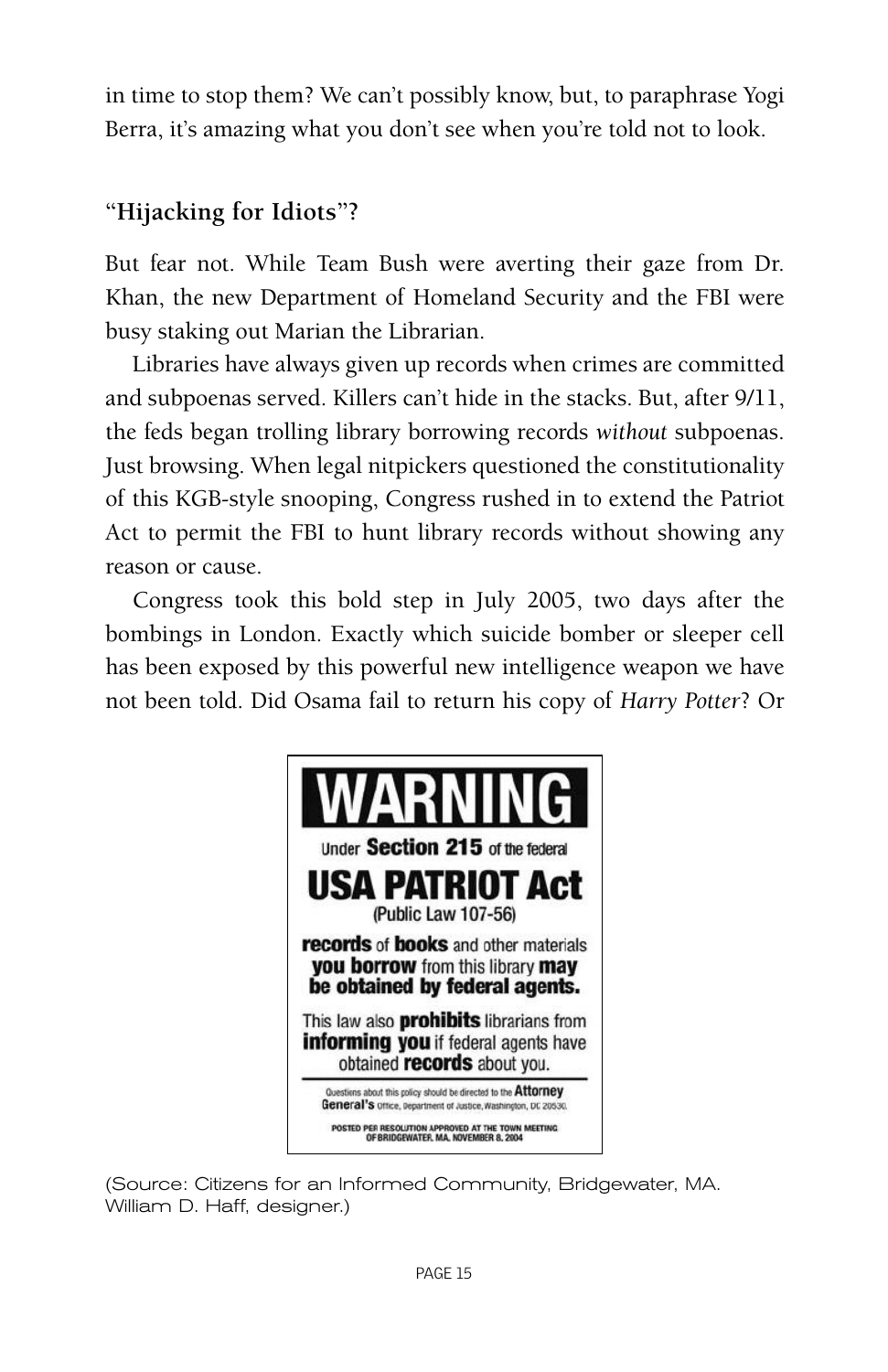*Hijacking for Idiots?* Or, *Blown Away: The Very Short Autobiography of a Suicide Bomber*?

What we have here is the Great Con: to get us to pull each other's hair over the sanctity of library card privacy. While Mr. Khan is out peddling nukes, we are dragged into a nitwit debate over "the balance between security and civil liberties"—with the defenders of America against terrorists sneering at the sissies from the ACLU.

Civil libertarians are all shook up that the FBI is going through our summer reading list. My concern is deeper. What I want to know is, who at the FBI is pouring over my choice of novels? How much do we pay this guy, and why isn't he reviewing Swiss, Pakistani and Saudi bank transfer records instead?

#### **You Speakie Terrorist?**

Now that we've got the Mattituck Library staked out and can read over the shoulders of suspicious characters, our terror-huntin' boys soon realized that the literature and Web sites of the dangerously disaffected are not all in the King's English.

It so happened that one of our researchers' friends, Selda Arman, a Muslim with patriotic notions and a fluency in Turkish, offered her translation services to our government. In response, Selda received a call from our nation's protectors, which we've transcribed directly from her answering machine:

Hi. This message is for Selda. My name is Joe McCollum and I'm with the Department of Defense, calling you regarding a language analyst position available. I see that you speak Terrorist . . . uh, uh . . . Turkish! . . .

Selda's response was, "Fucking assholes!" a Turkish phrase difficult to translate. Selda did *not* apply for the job.

She asked us not to use her real name, but I've included McCollum's true name as a public service—in case you are seeking work and speak fluent Terrorist.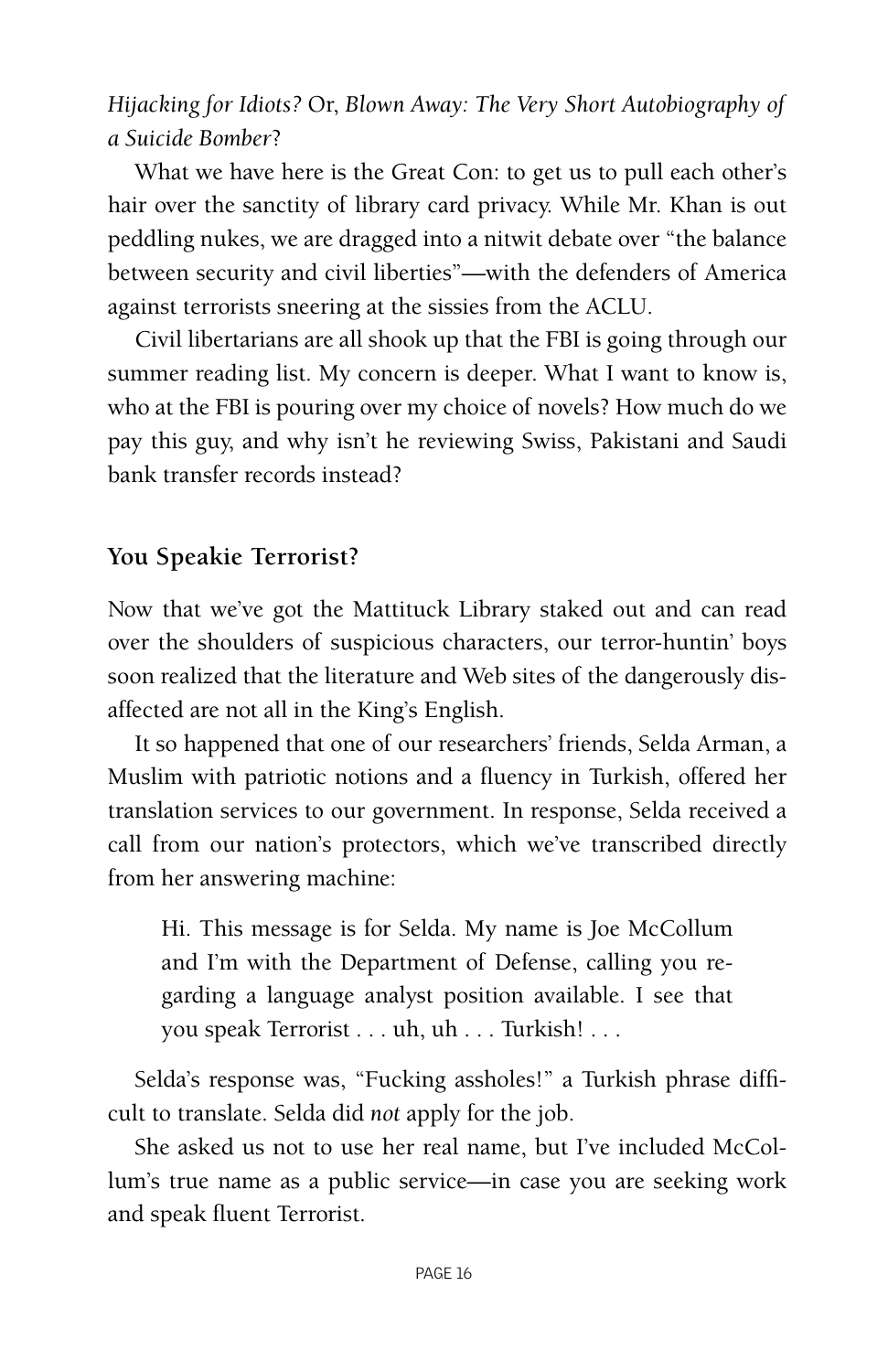

## **IF YOU'D LIKE TO READ MORE, BUY THE BOOK**

### **GET IT DIRECT FROM GREG PALAST:**

www.gregpalast.com.org

### **GET IT ONLINE**:

**Canada** – www.pagesbooks.ca; www.amazon.ca

- **UK** www.bookmarks.uk.com; www.amazon.co.uk
- **USA** www.powells.com; www.amazon.com